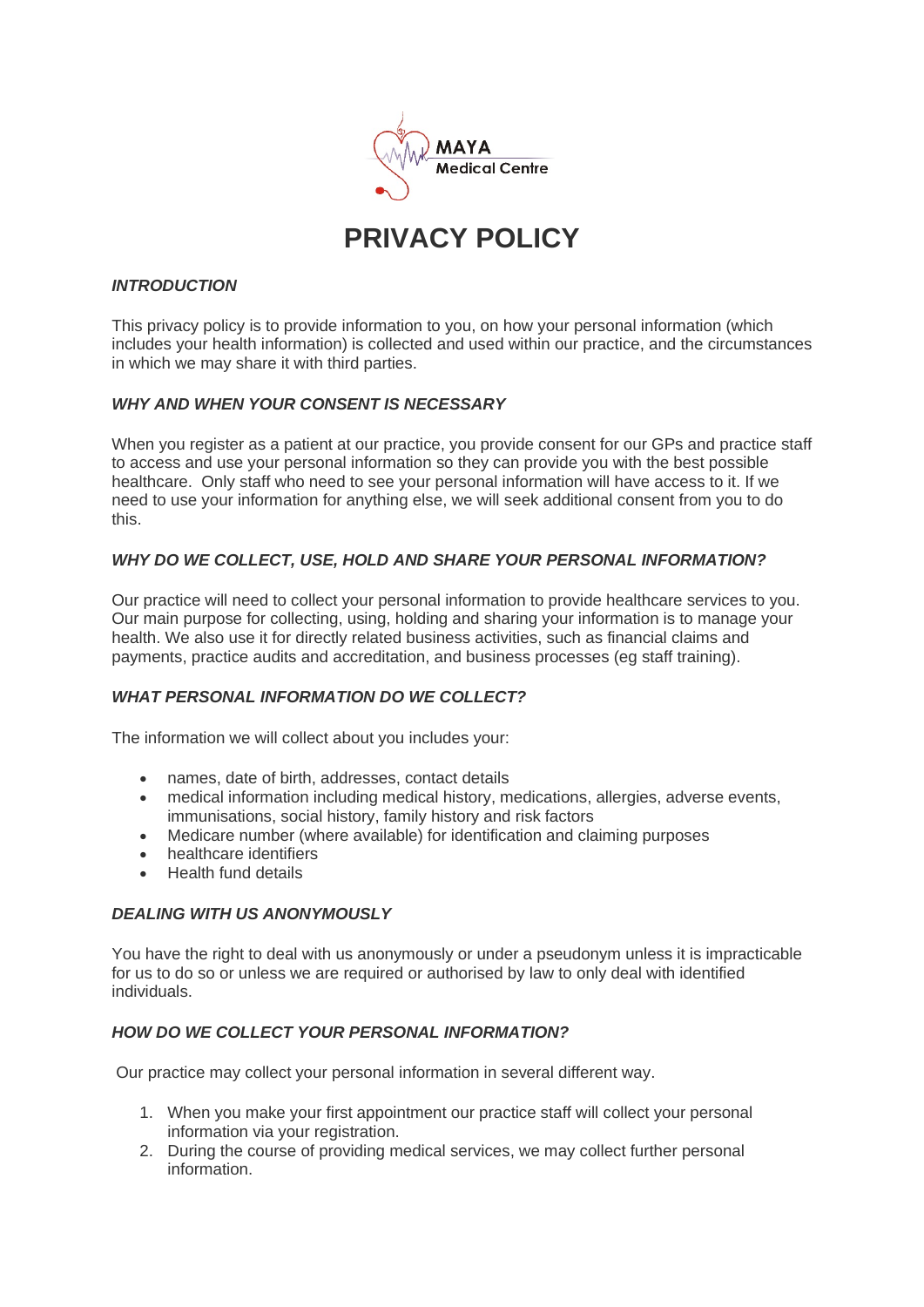- 3. We may also collect your personal information when you send us an email or SMS, telephone us or make an online appointment.
- 4. In some circumstances personal information may also be collected from other sources. Often this is because it is not practical or reasonable to collect it from you directly. This may include information from:
	- •

o

- your guardian or responsible person
- other involved healthcare providers, such as specialists, allied health professionals, hospitals, community health services and pathology and diagnostic imaging services
- Medicare or the Department of Veterans (as necessary)

## *WHEN, WHY AND WITH WHOM DO WE SHARE YOUR PERSONAL INFORMATION?*

We sometimes share your personal information:

- with third parties who work with our practice for business purposes, such as accreditation agencies or information technology providers – these third parties are required to comply with APPs and this policy
- with other healthcare providers
- when it is required or authorised by law (eq court subpoenas)
- when it is necessary to lessen or prevent a serious threat to a patient's life, health or safety or public health or safety, or it is impractical to obtain the patient's consent
- to assist in locating a missing person
- to establish, exercise or defend an equitable claim
- for the purpose of confidential dispute resolution process
- when there is a statutory requirement to share certain personal information (eg some diseases require mandatory notification)
- during the course of providing medical services, through eTP, My Health Record (eg via Shared Health Summary, Event Summary).

Only people who need to access your information will be able to do so. Other than in the course of providing medical services or as otherwise described in this policy, our practice will not share personal information with any third party without your consent.

We will not share your personal information with anyone overseas.

We will not share your personal information for marketing any of our goods or services directly to you without your express consent. If you do consent, you may opt out of direct marketing at any time by notifying our practice in writing.

#### *HOW DO WE STORE AND PROTECT YOUR PERSONAL INFORMATION?*

Your personal information may be stored at our practice in various forms. Paper records, electronic records, visual records (eg X-Rays, CT scans, videos and photos).

Our practice stores all personal information securely.

#### *HOW CAN YOU ACCESS AND CORRECT YOUR PERSONAL INFORMATION AT OUR PRACTICE?*

You have the right to request access to, and correction of your personal information.